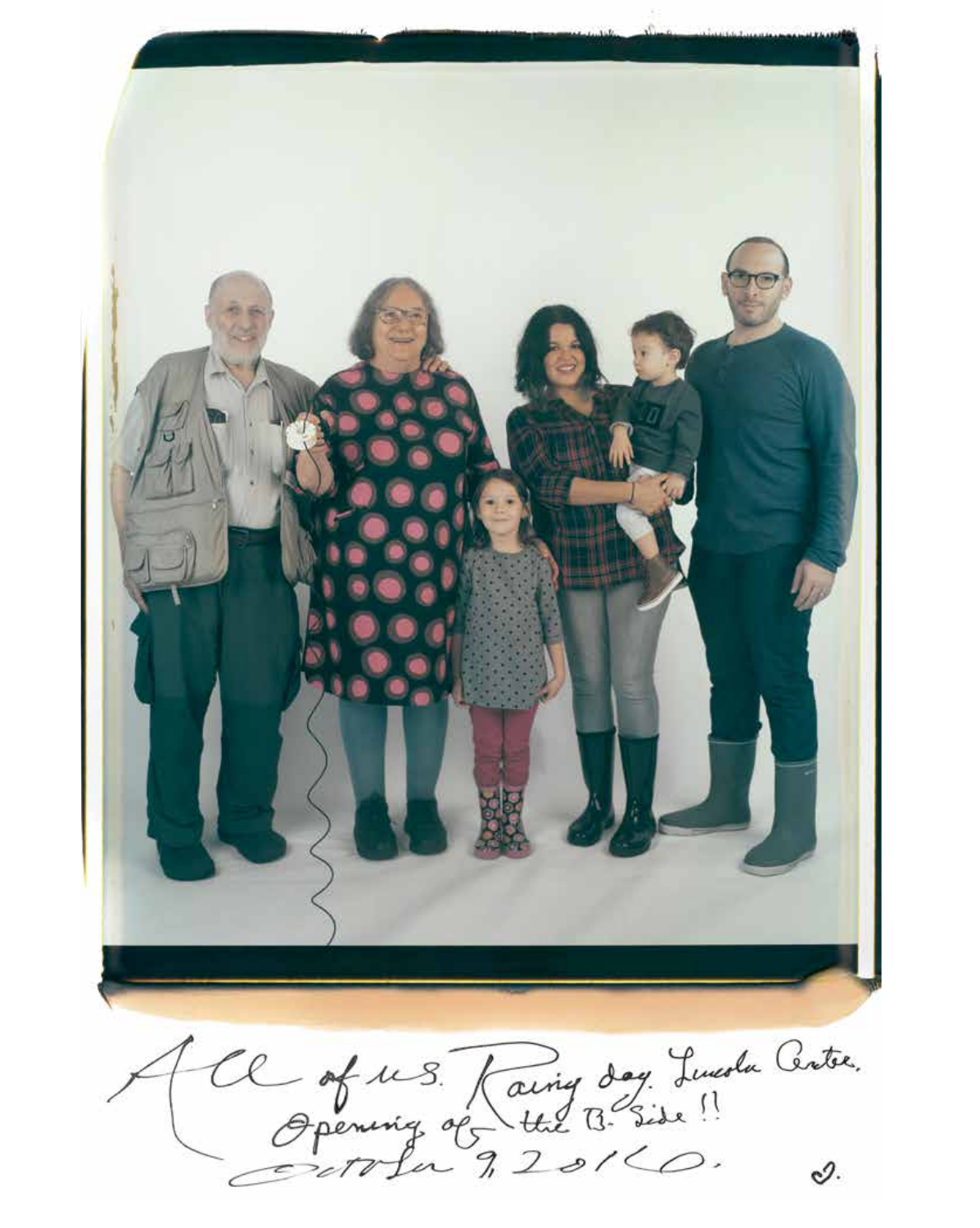# Portraitist Elsa Dorfman's Polaroid photography

by Sophia Nguyen | photographs by Elsa Dorfman

LL FAM<br>
in ther<br>
But the<br>
portr<br>
Put the<br>
portr<br>
24 in<br>
cam<br>
The<br>
m<br>
m<br>
u<br>
u<br>
u<br>
u<br>
u<br>
c<br>
tu cam<br>
four generations of her<br>
four generations ll family snapshots look alike, except to the people in them—and except, perhaps, to Elsa Dorfman, BI '73. But the thousands she's taken over the years, all Polaroid portraits, really are exceptional. For one thing, they're 24 inches tall and 20 wide, produced by a 200-pound camera that's one of only six of its kind in the world. Then there's their clarity, printed, according to Dorfman, with some of the most beautiful film ever manufactured and never, ever, to be made again—the demand is too low, and the chemical reagents too difficult to obtain.

Back in 1994, for a small show of her work at Boston's Museum of Fine Arts (MFA), she conducted a playful census of her oeuvre. "Largest group photographed: 26 people,

four generations. Age of youngest person: 14 days.…Age of oldest person: 94.…Number of people wearing T-shirts: 437.…Number of families who posed with a pet rabbit: 3.… Worst experience by far: family of 12; eight members each blinked once. Most frequent subject: Allen Ginsberg.…Best metonymic prop: steering wheel brought by suburban mom."

In her home studio in Cambridge, Massachusetts, the portraits in her possession are filed flat and organized by year. Family photos are basically ritual objects, meant to be pored over together, to be strip-mined for information: how Mom used to wear her hair; Dad's hippie phase; that was the style back then. They furnish evidence, and provide an excuse to compare memories and come to some agreed-upon version of the story. On a dreary winter afternon, heater rattling, Dorfman goes through the images with the help of her longtime neighbor and self-described "wrangler," retired sociology professor Margot Kempers, BI '92, and supplies commentary for each one. Of herself posing with a client's kickline of bridesmaids, all in different huge pastel hats: "Oh, that's pretty weird, you've gotta admit." Of three shirtless young men, wings tattooed across their pallid clavicles: "Oh! Oh! Their father was a banker!" And a more frequent refrain, now that she's turned 80: "I hope they're still alive. Life happens, that's the horrible thing."

She also savors little technical details, like the amber bar of light striping an image, or a fringe of blue ink at the top: "There's no way of controlling it. It's like a gift from the camera." Once, she might have trimmed them away, to neaten everything up. Only in retrospect, now that Polaroid—the Apple of her day—is gone, and digital images can be infinitely duplicated, does that feel precious. Each Polaroid photo has always been a unique object, but somehow,



now, that matters more.  $-***-$ 

Dorfman has lived south of Mass. Ave. and north of the Charles River for nearly 50 years, and in Cambridge for even longer. Born at Mount Auburn Hospital, she grew up in the Roxbury neighborhood of what was then, in her words, "Jewish Boston." Her speech is salted with its wide-open R's (yes, as in "Hahvahd Yahd"). Her website is designed to mimic the branches of the city's subway. "For an American of my generation, I'm not well-traveled at all," says Dorfman. "Europe on one end"—she studied abroad in Germany and France—"and California on the other." And yet, says Gail Mazur, BI '97, RI '09, a poet who teaches at Boston University and Dorfman's close friend since high school, "She was just, from my point of view, fearless. Not that she would jump off a fourstory building or anything—but that any idea she had could be executed." Graduating from Tufts University,

*Opposite: a family portrait*  $\overline{31}$ 

Reprinted from Harvard Magazine. For more information, contact Harvard Magazine, Inc. at 617-495-5746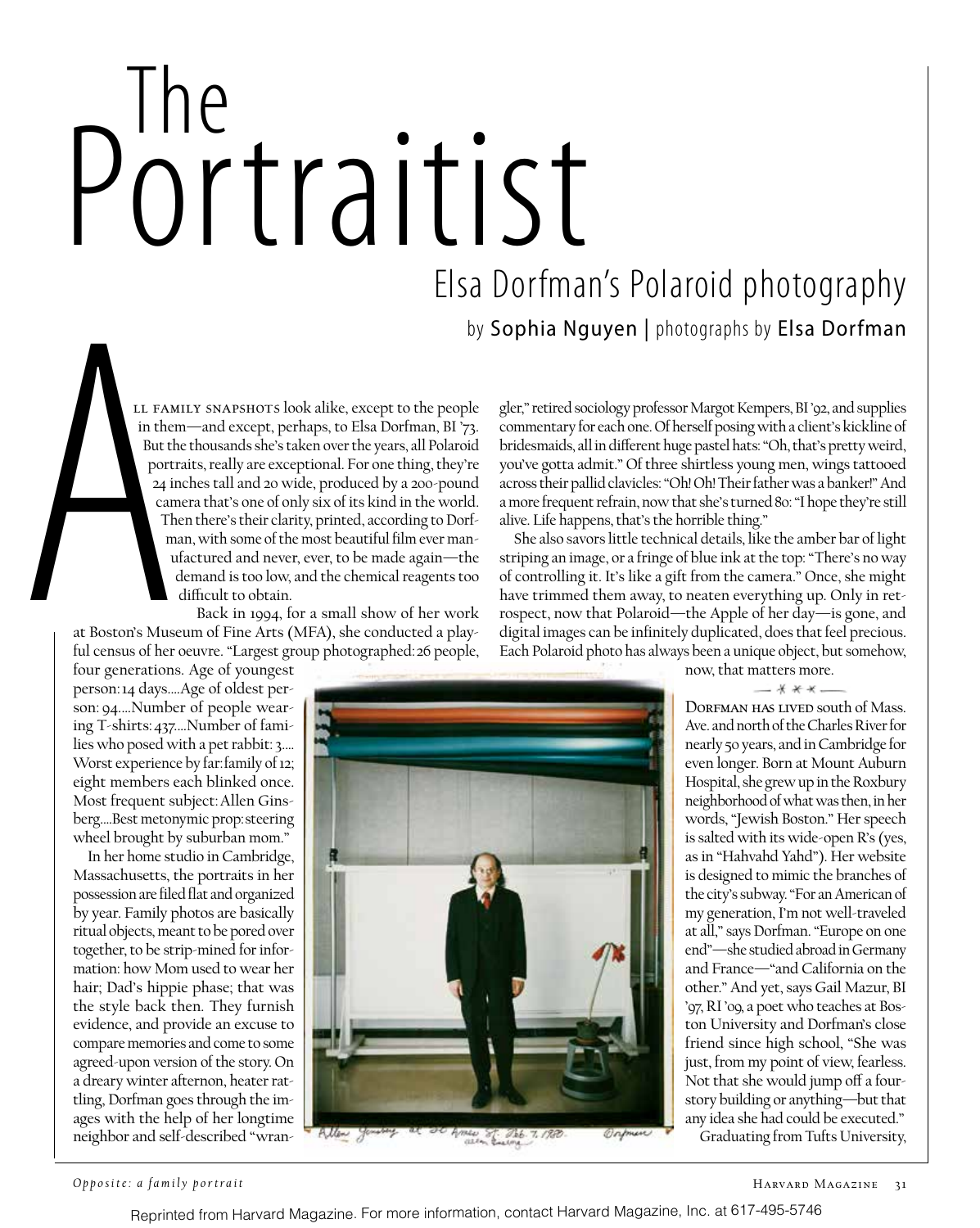Dorfman moved to New York City and, at her job at Grove Press, befriended poets like Allen Ginsberg and Robert Creeley, her future collaborators. Yet she struggled to find a model of female artistic life. In Errol Morris's new biographical documentary, *The B-Side*, she recalls, "There was no woman I met who wasn't an alcoholic, promiscuous, or a druggie, but was also creative."

So she returned to her hometown. She did what nice, practical girls did (go into teaching), and what they did not (refuse to live with their parents; instead she ran a poetry-reading circuit from a studio apartment 20 minutes away). She lasted a year at a classroom in Concord, where the fifth-graders called her not "Ellie" but "Miss Dorfman" and she shocked everyone by assigning Beat verse.

"It was so embarrassing not to be anything," she has said of this period. One of the Concord parents, sensing her dislocation, suggested that she might find work at MIT's Educational Development Corporation. At her summer position there, a colleague handed her a Hasselblad, her first camera. And so, at 28, Dorfman declared herself a photographer. She set up a darkroom right across from her bed, painting two of the walls black. "I was cavalier about darkroom chemicals," she says.

She cobbled together a freelance living, mostly copy-editing and indexing books; she wrote poems. (A typed packet of these, with encouraging annotations from Ginsberg in pencil, now resides at Columbia's manuscript library. Ask her about them, and Dorfman will let out a full-body, Muppety shudder: "Bleeeeegh!")

Eventually, she started making money giving slide shows at col-



leges, selling images to textbook publishers, taking the odd commercial gig. A fellowship at Radcliffe College's Bunting Institute paid her rent for two years. Showing her work there at an event in 1972, she recounted how when a real-estate agency hired her to take photos for their brochure, "They wanted pictures with the men's desks neat. The men had to be wearing jackets and ties. You know how a man's jacket sort of hikes up in the back, with a little pleat? None of that." Most people weren't interested in really *good* photographs, she explained, just ones with the right kind of information in them.

She was more interested in photographing people as they were. This inclination came from working with her first subjects: people dear to her. Dorfman started out taking photos of Mazur's young children, and of the writers hanging out at the Grolier Poetry Book Shop. She got used to having her camera close at hand when she went out. Visitors would idly pick up the prints and look at them, and that encouraged her to take more. The images are straightforward and gentle, captured at a familiar but unintrusive distance: a friend draped over her couch, face down, for a nap; another cross-legged in her kitchen.

While working on an article about marijuana legalization, Dorfman met a young criminal-defense lawyer fresh out of Harvard, Harvey Silverglate, LL.B. '67. She remembers that when she knocked on the door of the law firm Crane, Inker & Oteri, for an interview, "The boss said, 'Let the dame in!' And there was this nice Jewish boy. Adorable! He was wearing what I thought was a wedding ring. But it turned out that was his father's ring, and it was on the wrong hand, anyhow." With sly humor, she would later versify an early date of theirs, consisting of supper at her place, for which he arrived two hours late, bearing a gift: "You came up the stairs/Carrying your salami like a banner/Baby, I thought/Is it ever long." Silverglate became a frequent subject of her photographs. "I love taking pictures of Harvey, partly because it's a switch on the usual combination—male photographer, female lover," she wrote at the time. In 1968, she moved to a Harvard-owned duplex, on Flagg Street; he moved three houses up. "We broke up every year," says Dorfman. They married in 1976.

In the new neighborhood, her ambit encircled Harvard's undergraduate residence Mather House, where Dorfman got the position of "tutor" by walking into the office of its senior administrator and offering her services. She helped run the darkroom and taught noncredit photography seminars, eating dinner in the dining hall. She also became a fixture of Harvard Square, wrapped in a fur coat, selling photographs for a couple of bucks each out of a borrowed shopping cart.

The work from these years culminated in the 1974 publication of *Elsa's Housebook: A Woman's Photojournal.* Drawing on a tradition of women's domestic diaries, her book reads like a personal album, each portrait hand-labeled with a name and date, and accompanied by chatty entries. The entries document an artist's everyday inputs and outputs: the people who come and go, her enthusiasms, the way she scrapes by. But it's also an implicitly feminist project, presenting the life Dorfman invented for herself as a young single woman. The book conveys the warp and weft of her social fabric, her existence enmeshed with others but also, and oddly, untethered. Presenting the work-in-progress at the Bunting Institute in 1974, Dorfman told her audience, "When you live alone and you're not married and you don't have children, you have to invent ways of making your life responsive and gratifying. And I think one of the ways that I've done it is with my camera and with my work. And I've matched my style as a person and my needs as a person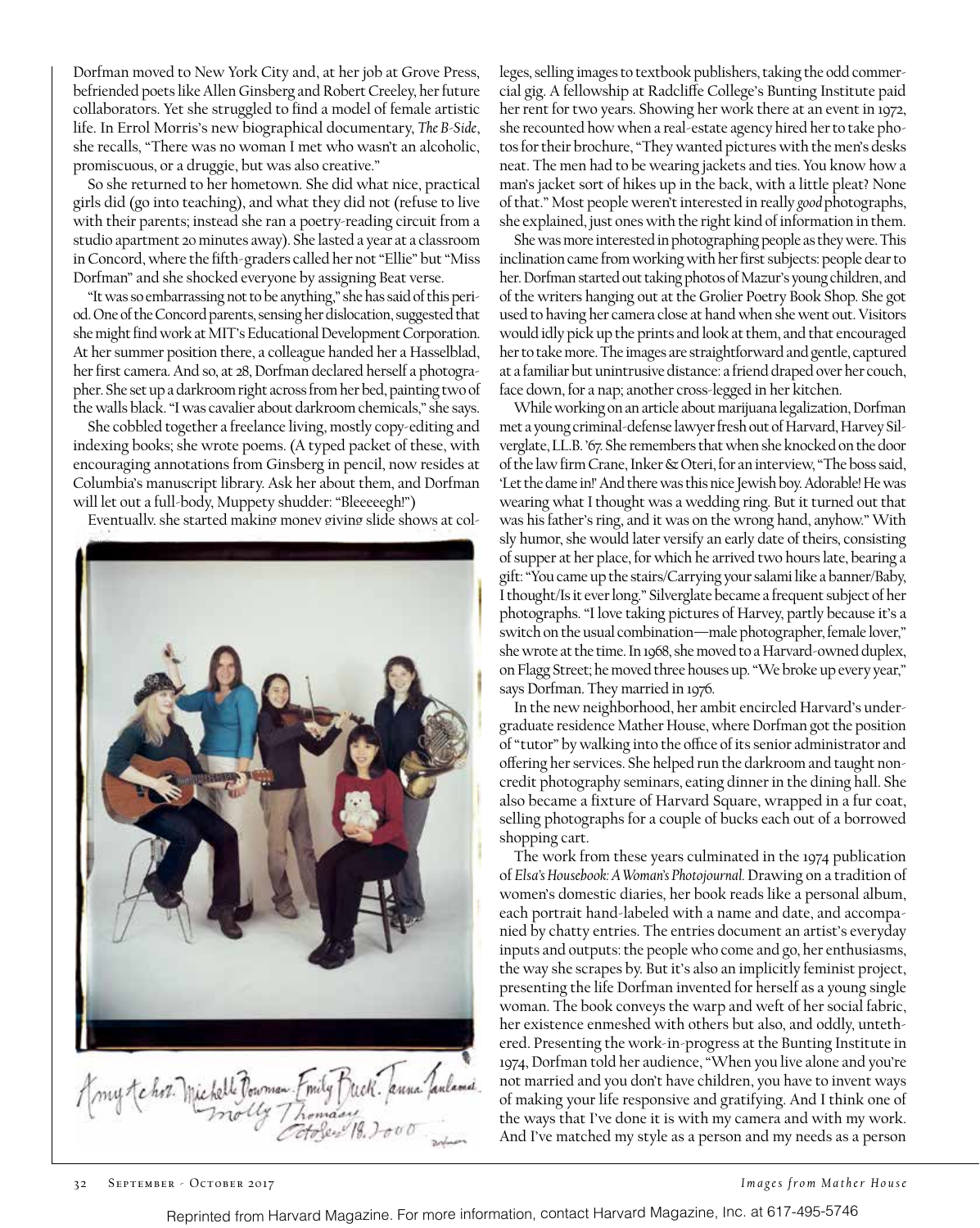living alone with this instrument, the camera."

In the book, Dorfman writes, "The women's movement has been an enormous help in making me comfortable. It's made being unmarried less freakish; it's challenged the notion that only life with children is complete." Yet she wished she could unequivocally say that she didn't want a family. "I wish I were tougher."

#### $*$   $*$   $*$   $*$

DORFMAN FOUND HER WAY into photography on the cusp of its coming of age as a fine-arts medium. In the 1970s, museums began to collect photographs, and private galleries to exhibit them; art schools started up formal training programs. A half-generation behind her, a group of young artists known collectively as the Boston School—Nan Goldin, David Armstrong, and Philip-Lorca diCorcia among them documented the city's subcultures and experimented with color, their portraits swooning and gritty, flirting with the lurid.

Boston was a hub for photography thanks to Polaroid. Originally founded as Land-Wheelwright Laboratories by two-time Harvard dropout Edwin Land '30, S.D. '57, and his physics instructor, they started out making polarizing sheets for use in objects from sunglasses and automobile headlights to gunsights and periscopes (see "The Polaroid Moment," March-April, page 76). But photography equipment became Polaroid's signature product, and artists were key to the tech company's research and development process. At first, photographers like Ansel Adams were hired "primarily for their technical know-how, and their photos, when kept, were technical evidence," writes art historian Peter Buse: "it was thought that they would make special demands on the film." But by the late 1960s, with the founding of the Artists Support Program, the company had established a patronage system that put industry in the service of aesthetics. Polaroid invited photographers to Cambridge to use its studio space and technicians, and traded free film for publicity, feedback, and prints.

Land was a master showman of his inventions. The headliner of the 1976 shareholders' meeting was to be a large-format 8-by-10-inch film for professional photographers. Three days before the event, Land decided that he wanted something even bigger. Using parts they had lying around, the staff of the company's Miscellaneous Research unit engineered the 20 x 24 virtually overnight. Polaroid

### The men posed with their books and musical instruments; they took all their clothes off. Under the studio lights, the flower bloomed.

decided to build only a handful and disperse them strategically, and one ended up at the art school associated with the MFA. (Another massive Polaroid invention from that year also resided there: a whale of a camera—room-sized, and nicknamed "Moby C"—which could make life-sized replicas of artworks.)

Contraptions had often charmed Dorfman. At the store of her friend Ilene Lang, M.B.A. '73, she'd fallen in love with the instant poster machine, making 60 the first day she met it; she had similar zeal for the iTech machine at Harvard's Carpenter Center, which could make large prints. (Just last year, she put out a new edition of the *Housebook*, using a robot that turned the original's pages and held them flat to scan, and the "Paige M. Gutenberg" at Harvard Book Store, which prints perfect-bound books on demand.) In February



1980, she got her chance with the 20 x 24. Ginsberg and Orlovsky were in town for a reading, and she struck a deal with Polaroid: a subsidized portrait session in exchange for the two best prints.

The men wore suits to the studio, and snagged a closed red amaryllis, a gift from Silverglate, on their way out of her home. They

> posed with their books and musical instruments; they took all their clothes off. Only the first 10 exposures were free, but Dorfman, accustomed to small-format cameras and cheap film, clicked away. One of the most striking images from this session is of Orlovsky delicately picking a fleck of lint

off Ginsberg's suit. In the moment, she says, "I was so mad at myself, that I hit the shutter and I wasted 50 dollars! Because that was what a sheet of paper was, and I was so broke," says Dorfman. Now, "Everybody looks at it, and says, *Ohh*." Under the studio lights, the flower bloomed.

By this time, Dorfman and Silverglate were raising a young son, Isaac, having eloped before his birth, and naming Ginsberg and feminist writer Andrea Dworkin his godparents after. The demands of a young child and her husband's career made photography more difficult. "Working the darkroom, you have to be a man with a wife, or a woman without a family," she says. "It's just a lot of work. And it's domestic in a way. It's washing, it's stirring, it's cooking, it's like being a chef, and it's thankless. It's fun, but fun is the least of it.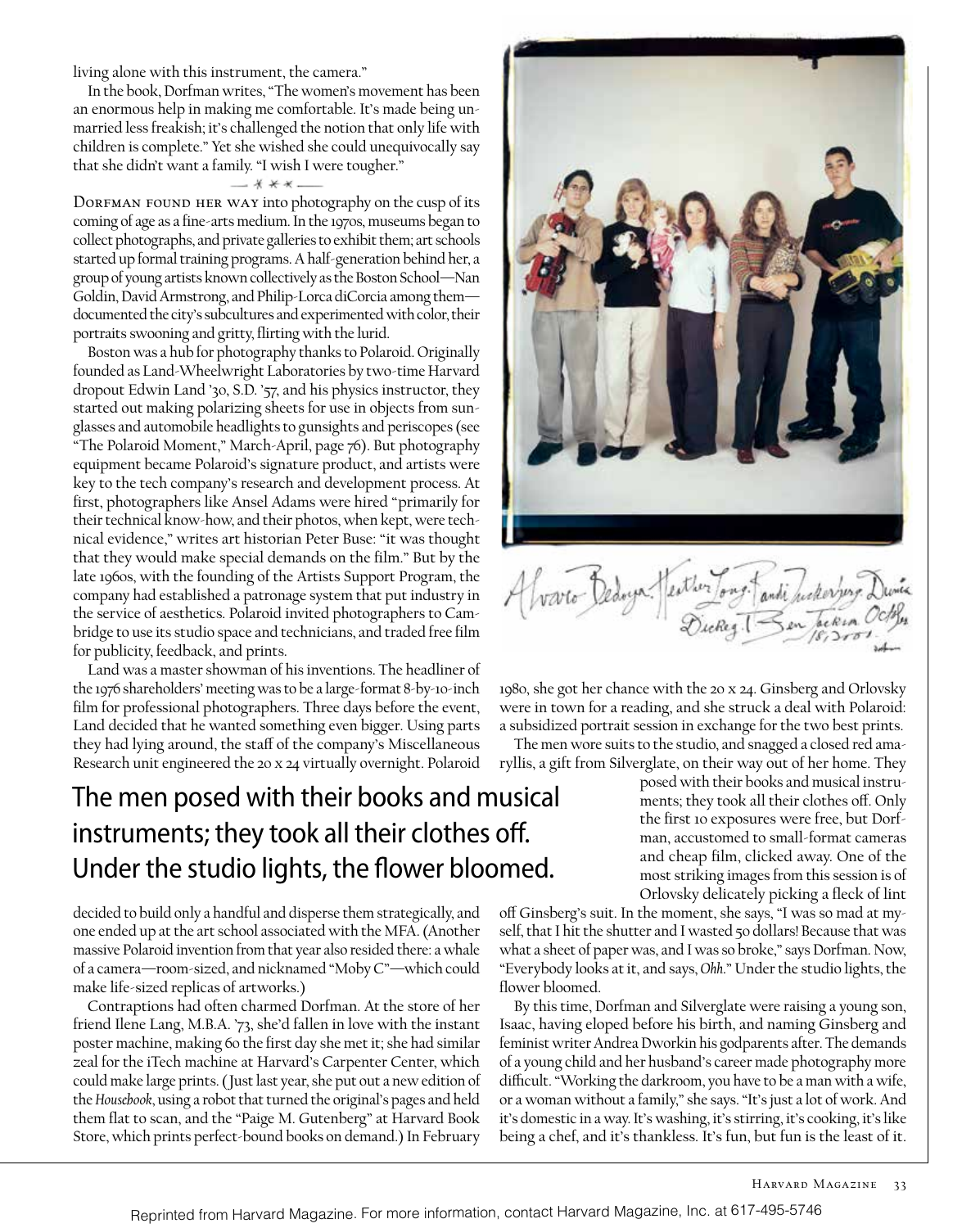And then it's time to pick him up at nursery school, and blah blah blah." With Polaroid, the image was done as soon as she peeled it apart. The 20 x 24 offered her a way forward: she'd rent the camera for one day a month and take paying clients. She could make art amid her life, and a living from her art.

It's become a critical commonplace to en-

dow Polaroid's instant photography with an almost anthropomorphic degree of warmth and intimacy. The 20 x 24 had an additional gift: it produced prints with an unusually high resolution. A number of influential photographers have used the camera: David Levinthal for his tableaux with miniature figurines, Ellen Carey for kaleidoscopic abstractions. Chuck Close once declared that one of its prints "contains an infinite amount of information." But none have worked so exclusively with the camera as Dorfman. She says she was never one of Polaroid's favored "pets," but by 1987, when one of the 20 x 24s was returning stateside from Japan, she was on good enough terms with the company that she contrived to lease it indefinitely, for use in her private studio in a Cambridge office building. It's been in her possession ever since.  $-$  \* \* \*.

LAND HIMSELF CREDITED his three-year-old daughter Jennifer with the idea for instant photography: on vacation in Santa Fe, she'd asked why she couldn't immediately see the pictures he'd taken. When the SX-70 was invented, the impatience and wonderment

# Dorfman has always taken self-portraits: "Well, if I take off my glasses and I look in the mirror, I can't see myself. Most people have a really good idea of what they look like."

jects also faced her lens: artist friends, Harvard professors, a biker gang, a whole series of women in their favorite Marimekko dresses. She invited Mather students to come by for sessions, hanging their portraits in the House.

Taking clients for the 20 x 24 was the first time Dorfman consistently photographed strangers. But that camera, with its wooden body, steampunk absurdity, and almost creaturely eye, helped—its presence was so unavoidable, and so alive, that it absolved people of their self-consciousness. So did the fact that she stood next to and not behind it, usually in stocking feet and an apron, as if her subjects had just dropped by for supper. Dorfman involved them in a theatrical ritual: assembling themselves against the white backdrop, holding still, checking the print, then getting back to place for the next shot.

For all that the 20 x 24 was the exemplary Polaroid camera, it also cut against key features of instant photography. The average camera was a great party prop, a means for strangers to approach each other, bonding with a flash. The general consumer liked that prints were cheap, and lots could be

> made quickly and collected; they were appealingly, immediately tactile, and could be passed around, hand to hand. The 20 x 24 was obviously laborious, its prints expensive (now \$10,000 for a session), and meant for display (Dorfman custom-framed hers under Plexiglass). The images took hours to dry. It was also slow. Operating the 20 x 24 is highly physical, usually requiring some assistance, though Dorfman managed solo until age and kidney disease interfered a few years ago. She'd wheel the camera into position and step



of children were key to its marketing: *Life* put Land on its cover in October 1970, surrounded by tow-headed tots reaching for his new toy. So naturally the bulk of Dorfman's clients were families. She thrilled to see whole dynasties, with new generations and extended wings, checking in every few years; she had a soft spot for working with mothers and daughters. She worked well with children, but was initially leery of babies, who moved too quickly, and were too young to recognize their names when called. (Dogs had the opposite problem; they ran toward the speaker when named.) But other sub-

 $\frac{1}{3}$  on a stool to see through the focusing screen, fiddling with the bellows to focus the lens and closing the door on the back. A cable release triggered the shutter. The camera exposed the negative with the open lens, and sandwiched it with the positive between a set of rollers, bursting a chemical pod. Dorfman, kneeling—she's compared it to both midwifery and prayer—would pull out the exposure and cut it off the roll. Then she would wait for 70 seconds, a built-in timer counting the seconds in red.

JIM HARRISON

The whole thing was rife with suspense. Subjects would crowd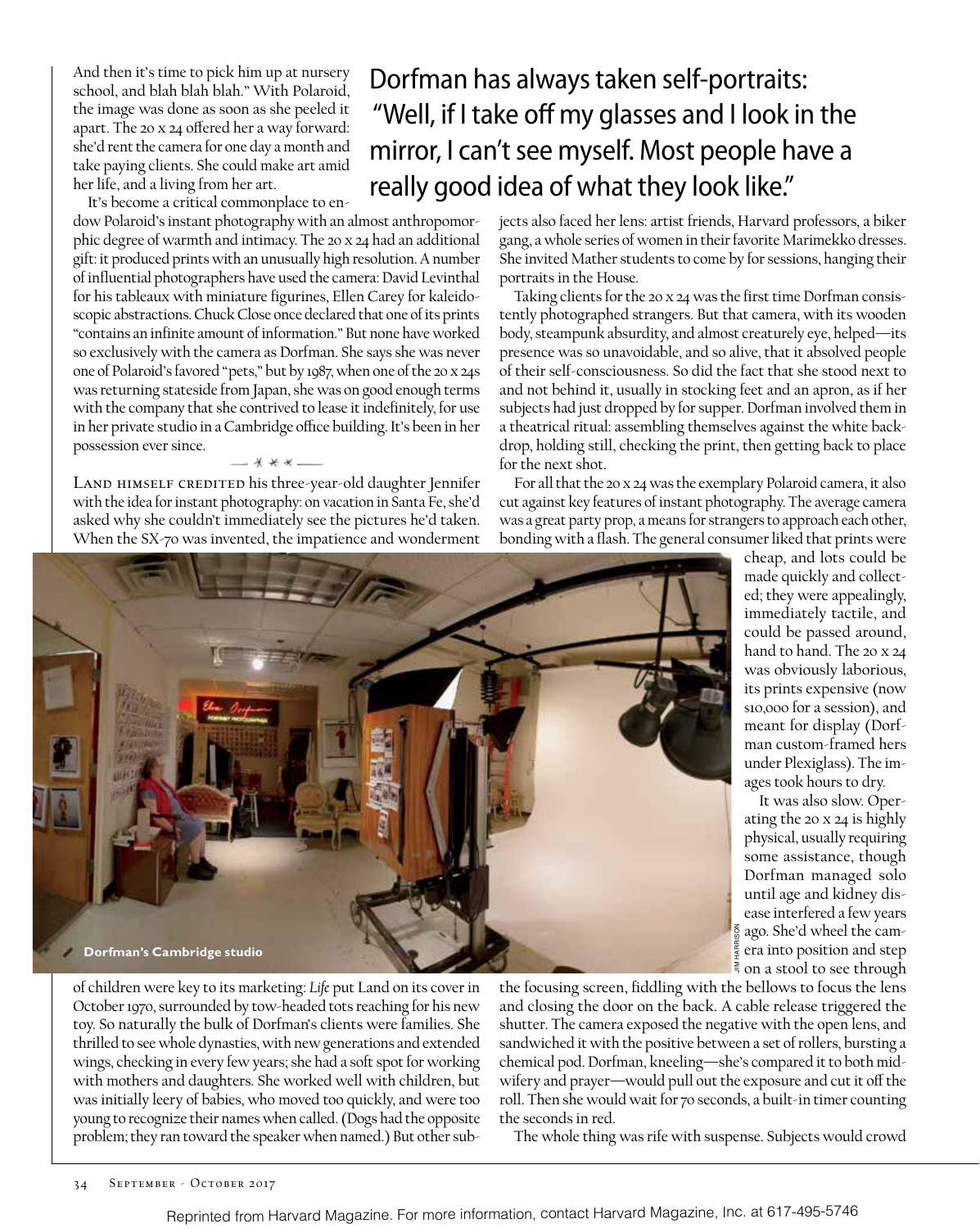around as she peeled away the negative—presto!—to reveal the image. The excess chemical gunk would be scraped off with a knife resting on the foot of the camera, or a stiff piece of scrap positive paper, staining the linoleum with rusty spatter. Amid all these logistics, she managed to create an air of spontaneity, telling her clients, to a one, "Let's have fun, you look lovely," and meaning it every time. She loved what people looked like. "This will be easy," she'd often say. "Look! It's easy." The final step was for her to caption and sign the bottom in India ink.

The resulting images sometimes feel like a play on those monumental Renaissance portraits in which lacquered significance is built up stroke by stroke, the subjects' hands resting coyly on a symbolic ledger or cupping a jar of ointment. Posing for Dorfman, actress Faye Dunaway sat with playwright William Alfred (then Lowell professor of the humanities), arm wrapped around a copy of his play *Hogan's Goat*. Other subjects surrounded themselves with camping gear, cradled baguettes in their arms, and dressed up in tuxedos while wielding power tools.

"There is something both straightforward and so fresh, both modest and proud, you know?" says Anne Havinga, photography curator at MFA (which holds nine of Dorfman's Polaroids). "There's something so wonderfully casual about them—and consistently so."

"There's humor in this work, which you don't often see in portraiture," comments Makeda Best, curator of photography at the Harvard Art Museums (which holds 29). Dorfman rarely got to choose her subjects; clients called her. And yet, asks Best: "Are they commissions, or collaborations?"

She photographed her own family innumerable times. On the whole, these Polaroids feel far less formal—some taken at New Year's and proms, but many for no reason at all. One of her favorites is of Silverglate in a light-reflecting yellow safety vest (she made a diptych, snapping him front and back). Another night, she had her husband and son pad down Mass. Ave. to her basement studio for a group portrait in their red-flannel pajamas. The expressions on their faces are sometimes amused, sometimes playing along, other times seeming just barely to humor her, ready to get the hell aboveground. These photos feel less like events than like occasions she conjured from everyday life, moments pilfered from the timestream.

Along the way, Dorfman also made self-portraits. At first, she did this to understand what her subjects felt under her lens. Now, she likes to attribute it to her lifelong myopia. "Well, if I take off my glasses and I look in the mirror, I can't see myself," she explains. "Most people have a really good idea of what they look like." Dorfman thinks the Polaroids of herself are less angsty than the black and whites from her youth—perhaps because the prints were so much more expensive, required so much more setting up, that by the time the shutter clicked she'd been reminded of all the things that she enjoyed about her life. One common motif, across the years and aesthetic phases, is the long shutter-release cable extending from her hand to the camera—like an umbilical cord, or an astronaut's tether.

#### $-***-$

DORFMAN CAN BE evasive about her work. She's happy to discuss all the surrounding circumstances—but any transcendent artistic truths are kept close to the chest. In an essay, she once wrote that she never sought to capture anyone's soul—but if any was revealed, it was hers. Asked now, after her decades in the business, what she thinks she might reveal, she says, "Oh, I don't know. What if I knew? It'd be creepy. Don't you think?"



She does say that a central part of her practice is to make her subjects comfortable. "I sort of go to the most vulnerable person in the group. I can do it very fast. Really, within four minutes." What's the tip-off? Oh: "Something. If I knew, I would be on Brattle Street taking patients." She goes on, "So I really concentrate on making that person comfortable. And sometimes I'm way off, but I try." So is it that she makes herself vulnerable to that person? "No. No...it's my wanting to take care of people, I suppose. Or—," she stops herself. "I don't know! I don't know. I don't know. I don't know. I don't know. I *don't* know. And I think actually if I knew, I would ruin it."

This mental stoppage is surprising, coming from someone whose eye is so frank, and whose manner is so unselfconsciously open. On a typical visit, Dorfman opened the door caroling, "The spirit of youth is here!" She greeted strangers with a broad smile, a question mark at the corner, expecting nothing, open to anything. Over a split tuna fish sandwich, from the café down the street, she'd lose her breath laughing, a high, giddy cackle.

A respect for people—not just for their privacy, but for what they wish to show—runs deep. Compared to, say, Diane Arbus, she had limits, and missed her chance to take certain pictures as a result. That ruthless forwardness was Arbus's genius, Dorfman reflected in the *Housebook*: "It separates her from all the rest of us." But her own unwillingness to take what was not readily offered was what forged her connection with others. She took people as they wished to appear, the face they'd prepared to meet the faces that they meet. "For me," she has said, "the key word is 'apparently.'"

For years, Gail Mazur counted herself as someone dear to Dorfman whom the artist *couldn't* photograph. When they were young,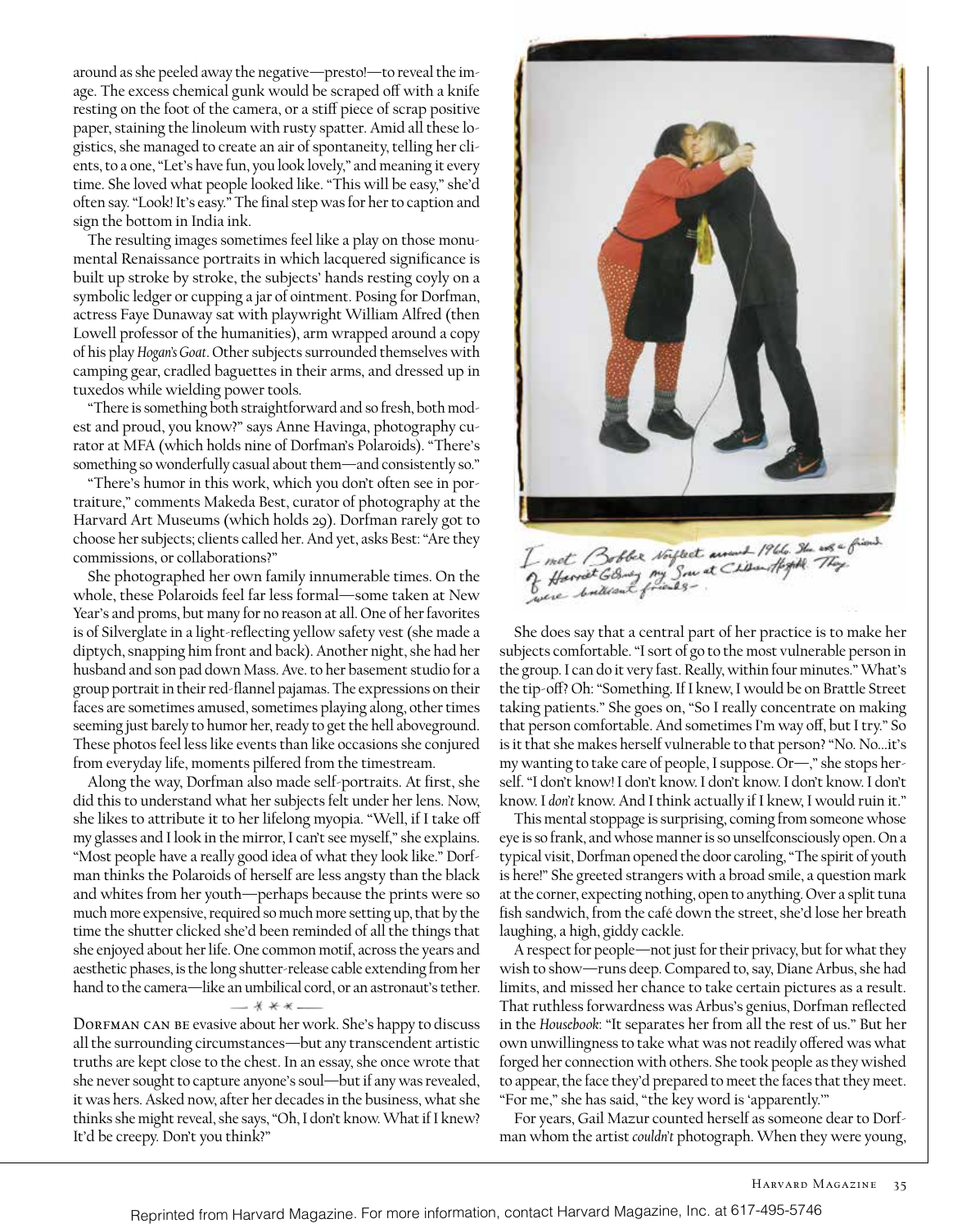## Each photo is a compact between Dorfman and her subject, a sprightly conspiracy. "For me," she has said, "the key word is 'apparently.'"

Dorfman took the author photo for Mazur's first book. "She didn't love it any more than I did," Mazur reports. "We felt that somehow we couldn't pull it off. And it had to be my fault." She didn't like the camera; she was too concerned with how she looked. Then, in 2008, "I realized one day that I had to learn how to have Ellie take my picture." Mazur had caught a snippet of a TED talk by Amy Cuddy (then a faculty member at Harvard Business School) about "power poses" in body language. That was it: she'd stare down the 20 x 24, standing like Wonder Woman. Mazur loves that photo, she says, "But I also think it's funny that I assumed a virtue that I didn't have. It must have made Ellie happy too, because I wasn't acting afraid of the camera." In it, only one hand remains on Mazur's hip—the other is at her side. She's standing in a three-quarters turn toward the camera, like she's fallen out of the pose, caught in mid-laugh.

Though some over the years have dismissed Dorfman's portraits as too sunny or only skin-deep, the images collectively form a worldview, and together advance an ethic. Each photo is a compact between her and her subject, a sprightly conspiracy. A person's appearance is not a mask to rip off, a wrapper to tear away, a shell to pierce—no need for some drastic excavation. These convivial social surfaces rustle on their own: with earnestness, with anxiety, with



cheer (false or real), with solemnity. Her work is a gentle reminder of the vitality of the exterior, those outmost layers that brush up against each other every day. This eddying sociability is what everyone swims in, that carries us, with

more or less effort on our part, through all our days. Dorfman's work says: this is the water that surrounds us, and it also sustains.

#### $-***-$

POLAROID WEATHERED the new millennium badly. Between 2001 and 2009, the company declared bankruptcy twice, and was sold three times. In 2006, it ceased camera production. In 2008, it announced that it would stop producing instant film, demolishing its manufacturing equipment.

Dorfman called up venture capitalist Daniel Stern '83, M.B.A. '88. While studying at the Business School, he'd been one of her first tenants in what was then her family's new residence in Cambridge. Over the years, she had photographed his parents, wife, and kids; when she wanted to shoot the performers of the Big Apple Circus, he convinced them to let her take her equipment into the ring. With Stern's funding, a group of former Polaroid employees and 20 x 24 devotees bought six years' worth of film and paper, a pod-filling machine, and a reactor, and figured out how to mix up new batches. Stern even commissioned two new cameras, which now operate in San Francisco and New York City.

When the greatly exaggerated news of the 20 x 24's death reached Ronald Jou '01, he got alarmed. He remembered biking down to Dorfman's studio as a student at Mather House, and thinking very little of it. "My classmates and I just signed up," he said in a recent phone interview. "We exchanged a few words and shook hands, but we didn't actually end up spending that much time with her." It had seemed so easy at the time—lots of students were doing it. Their portrait hung in the House with the rest, and when the friends graduated, buying it seemed so out of reach that they joked about returning for a reunion to "borrow" it. Jou learned more about the 20 x 24 and Edwin Land while in medical school in San Francisco, and recalled that his freshman research position had been in a lab in the Land building. He became more intent on having the photo. When he graduated from residency, his wife surprised him with it—all with Dorfman's aid and abetment. For months she fielded Jou's frantic emails, pretending to have misplaced it. It hangs in the family's Palo Alto loft.

"I look at it all the time," he says quietly, and when he does, "I see three kids who—thought they knew a lot. We were a year short of graduation. Bobo [Kwabena Blankson '01] and I were both applying to medical school, and we thought we pretty much knew everything. And then, when I look back, I know that obviously we knew nothing. At all. That photo in 2000 was taken 10 years and one day before my oldest son was born…your whole life changes." Knowing that the film stock was dwindling, Jou and Blankson rushed to get their families together in Cambridge for a reunion photo in May 2016. In it, one of their young daughters is holding a powder-blue plastic instant camera, jauntily, in her right hand.

One of the ironies of Polaroid's last years was that the demand for its instant film didn't fall to zero. As recounted by journalist Christopher Bonanos in his book *Instant*, the supply of film that was projected to last a decade ran out in five; sales were brisk. Its cultural cachet was strong enough that when the photo-sharing service

36 September - October 2017

Reprinted from Harvard Magazine. For more information, contact Harvard Magazine, Inc. at 617-495-5746